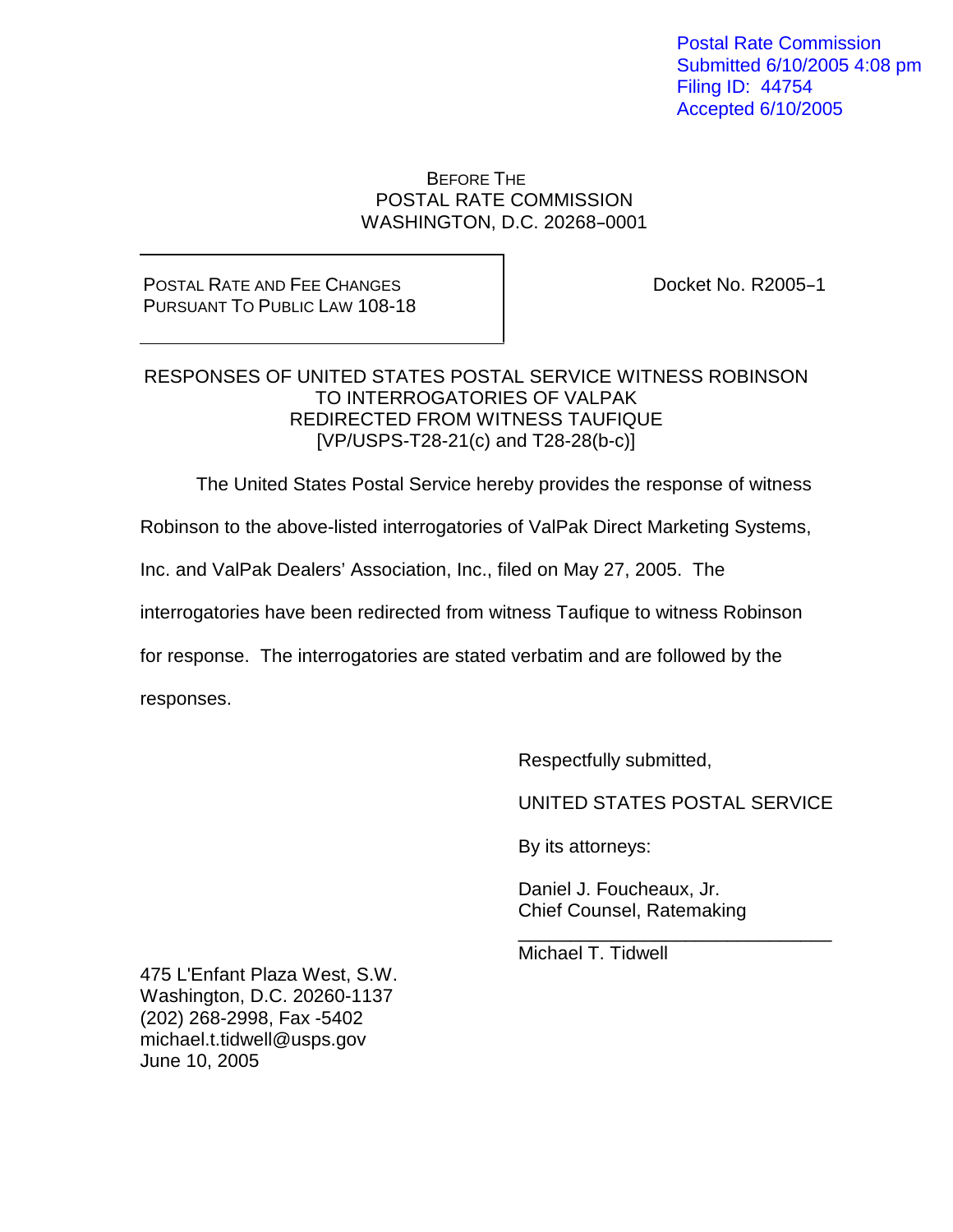## **RESPONSE OF UNITED STATES POSTAL SERVICE WITNESS ROBINSON TO VAL-PAK INTERROGATORY REDIRECTED FROM WITNESS TAUFIQUE**

- **VP/USPS-T28-21.** Please suppose the rates for (i) ECR Basic letters and (ii) Regular prebarcoded 5-digit letters (rates also referenced in VP/USPS-T28-20) were based on their costs and a markup rooted in an independent application of the non-cost factors in the Postal Reorganization Act, with an outcome that the ECR Basic rate were lower than the Regular prebarcoded 5-digit rate.
- a. Please explain whether it is the Postal Service's position that an additional layer of rate design guidance should be applied in order to push the ECR Basic rate for letters higher so that any mail using the rate is precluded from receiving recognition of its costs and the independent application of the non-cost factors in the Postal Reorganization Act. If this is the Postal Service's position, please explain all reasons and bases for this position.
- b. If the layering described in part a is the Postal Service's position, please explain how it is fair to mailers using the ECR Basic rate, who must accordingly pay higher rates.
- c. Please explain whether the Postal Service sees elevating the cost coverage of the ECR subclass as one way to help achieve a rate for ECR Basic letters that is higher than the rate for Regular prebarcoded 5-digit letters. If so, please explain the basis for this higher coverage and how it is fair to mailers of other letters using the ECR subclass, to ECR mailers of non-letters, and to mailers of all Nonprofit ECR materials.
- d. Within the confines of a specific cost coverage for the ECR subclass, please explain whether the Postal Service agrees that any process of elevating the ECR Basic letter rate at the same time necessarily has the effect of providing lower rates for the non-letters in ECR. If it does agree, please discuss and explain the basic economic fairness of elevating letter rates in a way that provides lower rates to non-letters. If it does not agree, please explain the steps that are taken, and the steps that should be taken, to make it otherwise.
- e. If the Postal Service has an interest in achieving a rate for ECR Basic letters that is higher than the rate for Regular prebarcoded 5-digit letters, please explain why it is not just as logical and just as fair to artificially **lower** the rate for 5 Regular prebarcoded 5-digit letters as it is to artificially **increase** the rate for ECR Basic letters.

### **RESPONSE**

a. Response provided by witness Taufique.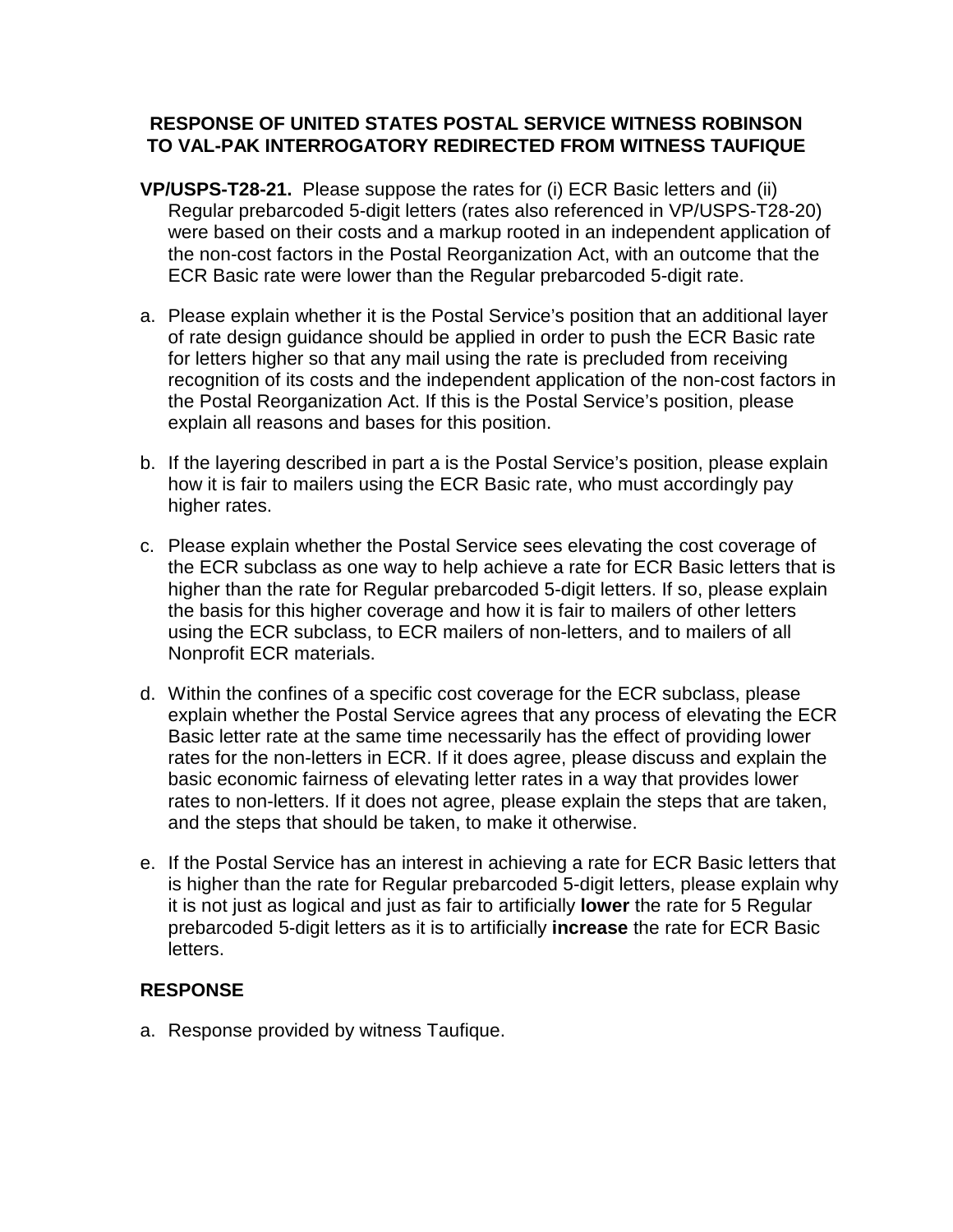# **RESPONSE OF UNITED STATES POSTAL SERVICE WITNESS ROBINSON TO INTERROGATORY OF VALPAK REDIRECTED FROM WITNESS THRESS**

## **RESPONSE to VP/USPS-T28-21(c) continued**:

- b. Response provided by witness Taufique.
- c. No. The selection of cost coverages for the Standard Mail ECR subclass is based on the application of the nine pricing criteria of Title 39, section 3622(b). While the relative coverages of the subclasses has some effect on the prices within the subclasses, this particular rate relationship has not driven the selection of either the cost coverages for Standard Mail ECR or for Standard Mail Regular in this docket or in previous dockets. As described in my testimony, in this docket, with few exceptions, the Postal Service is proposing a 5.4 percent across-the-board rate increase for the sole purpose of recovering the Congressionally-mandated escrow obligation. See also, the response of witness Taufique to VP/USPS-T27-21a.
- d. Response provided by witness Taufique.
- e. Response provided by witness Taufique.